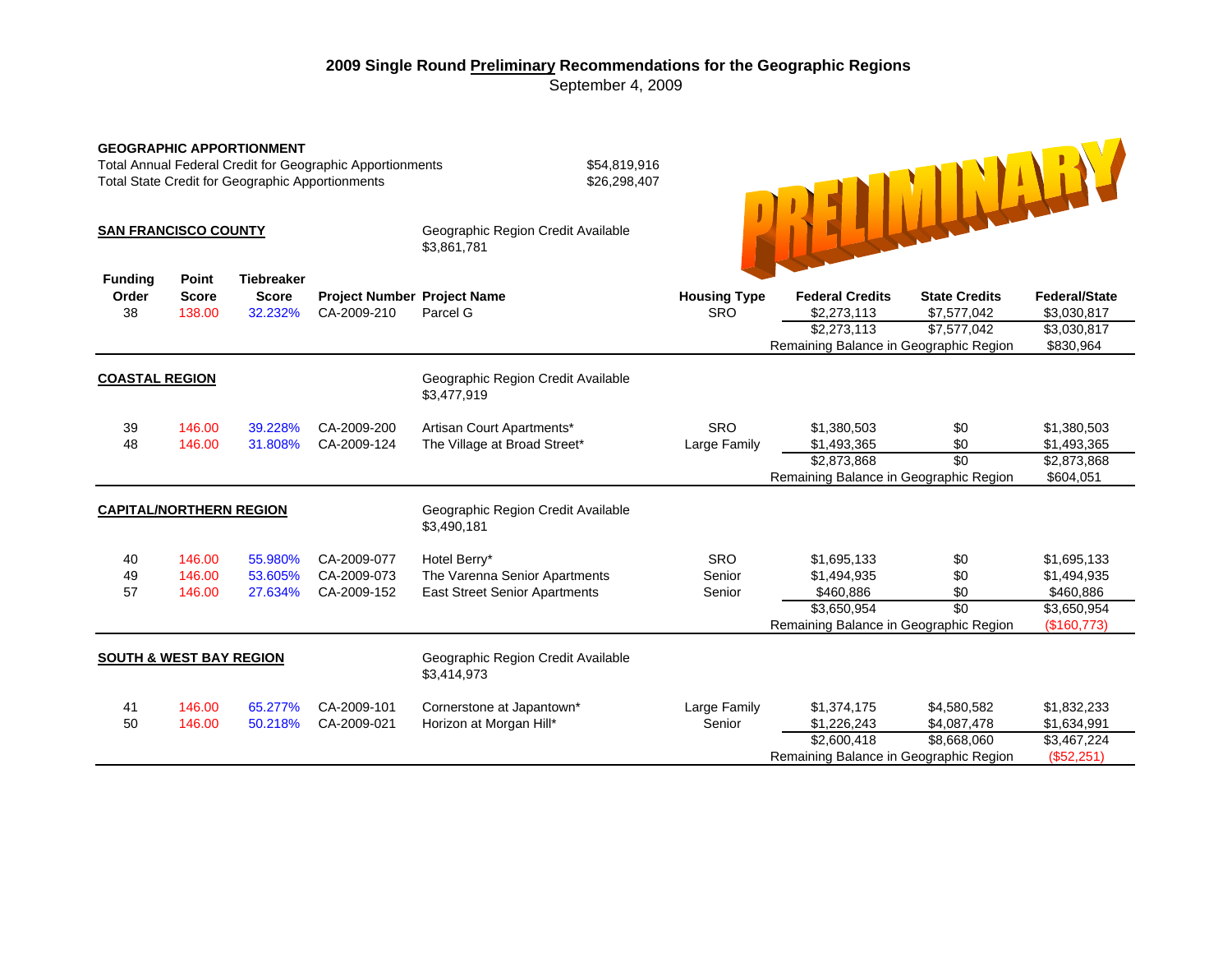## **2009 Single Round Preliminary Recommendations for the Geographic Regions**

September 4, 2009

| <b>ORANGE COUNTY</b>               |                  |         |                            | Geographic Region Credit Available                   |              |                                        |                 |                            |  |
|------------------------------------|------------------|---------|----------------------------|------------------------------------------------------|--------------|----------------------------------------|-----------------|----------------------------|--|
|                                    |                  |         |                            | \$4,891,902                                          |              |                                        |                 |                            |  |
| 42                                 | 146.00           | 92.909% | CA-2009-006                | <b>Citrus Grove Apartments</b>                       | Large Family | \$1,269,939                            | \$0             | \$1,269,939                |  |
| 51                                 | 146.00           | 68.871% | CA-2009-142                | Royale Apartments                                    | Large Family | \$1,266,500                            | \$0             | \$1,266,500                |  |
| 58                                 | 146.00           | 63.231% | CA-2009-158                | Manchester Park*                                     | Large Family | \$1,478,861                            | \$0             | \$1,478,861                |  |
| 64                                 | 146.00           | 63.191% | CA-2009-232                | Orangewood Vistas*                                   | Large Family | \$1,694,361                            | \$0             | \$1,694,361                |  |
|                                    |                  |         |                            |                                                      |              | \$5,709,661                            | \$0             | \$5,709,661                |  |
|                                    |                  |         |                            |                                                      |              | Remaining Balance in Geographic Region |                 | (\$817,759)                |  |
| <b>INLAND EMPIRE REGION</b>        |                  |         |                            | Geographic Region Credit Available                   |              |                                        |                 |                            |  |
|                                    |                  |         |                            | \$3,723,306                                          |              |                                        |                 |                            |  |
| 43                                 | 146.00           | 85.660% | CA-2009-007                | Juniper Avenue Family Apartments                     | Large Family | \$1,252,242                            | \$0             | \$1,252,242                |  |
| 52                                 | 146.00           | 57.552% | CA-2009-180                | Mills Family Housing                                 | Large Family | \$1,231,262                            | \$0             | \$1,231,262                |  |
| 59                                 | 146.00           | 54.681% | CA-2009-103                | <b>River Canyon Apartments</b>                       | Large Family | \$1,002,538                            | \$0             | \$1,002,538                |  |
|                                    |                  |         |                            |                                                      |              | \$3,486,042                            | $\overline{30}$ | \$3,486,042                |  |
|                                    |                  |         |                            |                                                      |              | Remaining Balance in Geographic Region |                 | \$237,264                  |  |
| <b>SAN DIEGO COUNTY</b>            |                  |         |                            | Geographic Region Credit Available<br>\$5,151,870    |              |                                        |                 |                            |  |
|                                    |                  |         |                            |                                                      |              |                                        |                 |                            |  |
| 44                                 | 146.00           | 71.857% | CA-2009-032                | Verbena Family Apartments                            | Large Family | \$1,991,857                            | \$0             | \$1,991,857                |  |
| 53<br>60                           | 146.00           | 70.604% | CA-2009-105<br>CA-2009-225 | Arbor Village Apartments*                            | Large Family | \$1,109,117                            | \$0             | \$1,109,117                |  |
| 65                                 | 146.00<br>146.00 | 68.068% | CA-2009-148                | Riverwalk Apartments*<br>The Crossings at Escondido* | Large Family | \$846,150                              | \$0             | \$846,150                  |  |
|                                    |                  | 58.651% |                            |                                                      | Large Family | \$2,033,305<br>\$5,980,429             | \$0<br>\$0      | \$2,033,305<br>\$5,980,429 |  |
|                                    |                  |         |                            |                                                      |              | Remaining Balance in Geographic Region |                 | (\$828,559)                |  |
|                                    |                  |         |                            |                                                      |              |                                        |                 |                            |  |
| <b>NORTH &amp; EAST BAY REGION</b> |                  |         |                            | Geographic Region Credit Available<br>\$4,592,443    |              |                                        |                 |                            |  |
| 45                                 | 146.00           | 60.567% | CA-2009-198                | Toussin Senior Aprtments*                            | Senior       | \$301,078                              | \$1,003,592     | \$401,437                  |  |
| 54                                 | 146.00           | 59.428% | CA-2009-012                | Amorosa Village II                                   | Large Family | \$1,363,139                            | \$0             | \$1,363,139                |  |
| 61                                 | 146.00           | 58.200% | CA-2009-129                | The Alameda At San Leandro Crossings*                | Large Family | \$2,338,357                            | \$0             | \$2,338,357                |  |
| 66                                 | 145.00           | 32.164% | CA-2009-209                | Oak Forest Senior Villas                             | Senior       | \$945,548                              | \$0             | \$945,548                  |  |
|                                    |                  |         |                            |                                                      |              | \$4,948,122                            | \$1,003,592     | $\overline{$5,048,481}$    |  |
|                                    |                  |         |                            |                                                      |              | Remaining Balance in Geographic Region |                 | (\$456,038)                |  |